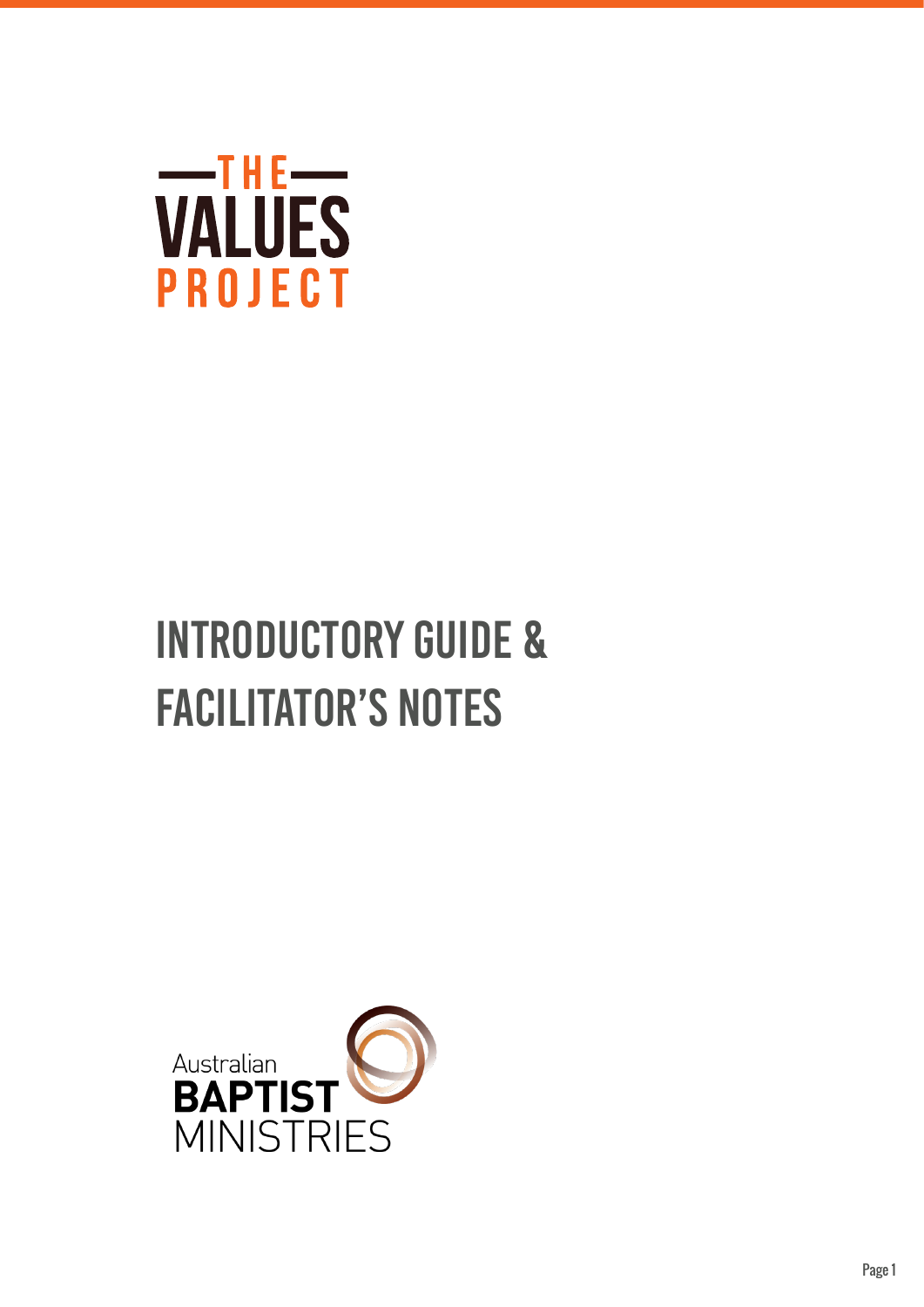## Introduction

#### Welcome to The Values Project – a resource that promotes conversation about our Baptist values.

In a post-institutional and post-denominational era, many leaders, staff and members of Baptist organisations and churches are unaware of the values that underpin the historical and cultural backbone of their organisations. Others, especially those who have been around Baptist circles for a while, may struggle to identify and articulate these values. This may be problematic, particularly when groups make decisions, set directions and work in cohesive teams.

The Values Project addresses this gap by enabling a conversation that informs, inspires and embeds the values deeper into our organisations and churches.

When the values are well-grasped, we experience many bene its, including:

- $\odot$  strengthening our shared identity as a diverse movement,
- $\odot$  developing our capacity to make thoughtful, focused decisions,
- $\odot$  enhancing our connectedness and unity.

All of these contribute towards our organisations and churches being vibrant, healthy and focused on the mission to which God has called us.

I commend The Values Project to you and pray that it may strengthen and enhance your ministry, as you undertake the wonderful work of serving Jesus in our world.

eith 1046

Keith Jobberns Australian Baptist Ministries, 2019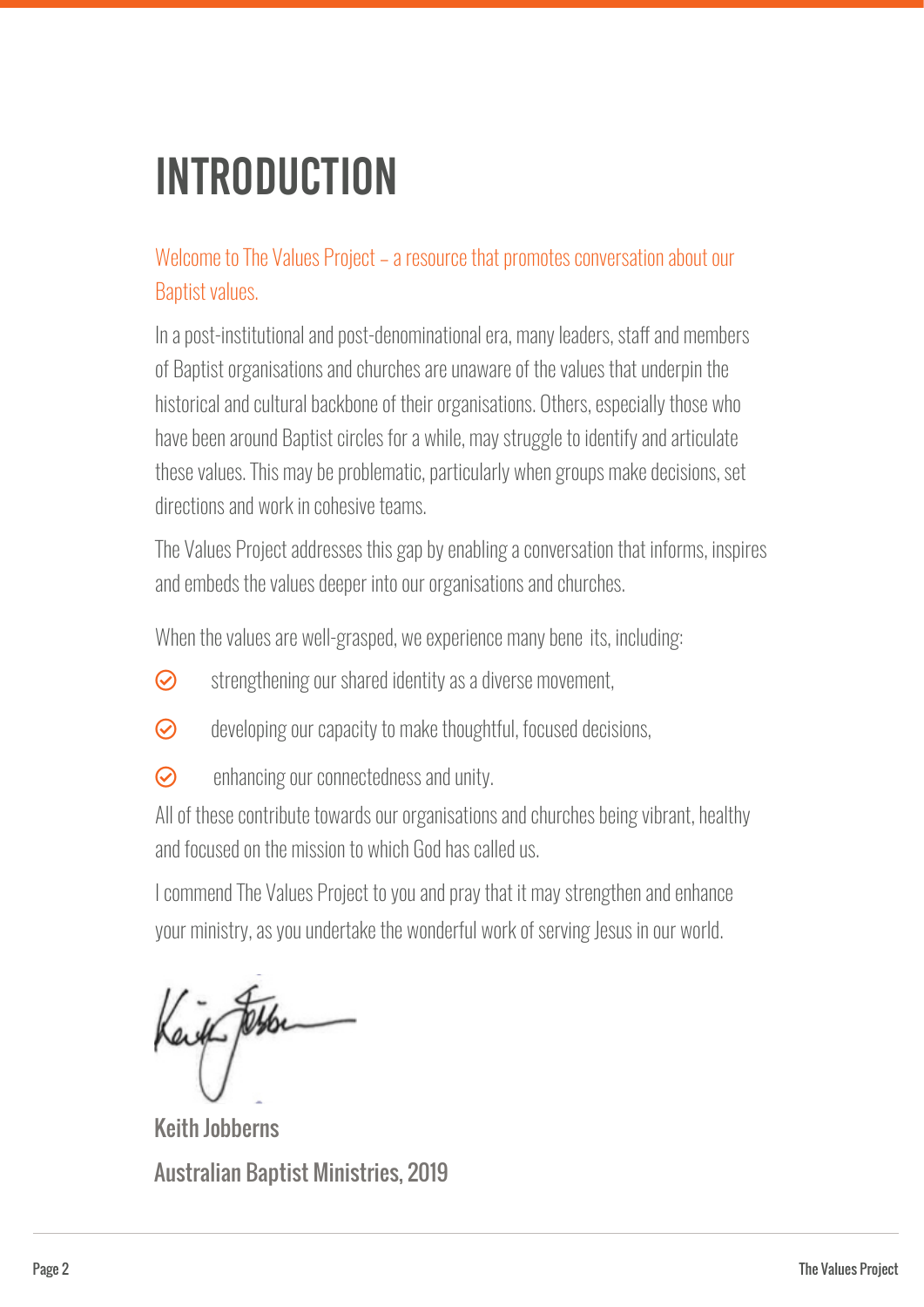### **USERS**

The project is designed for groups who want to deepen their awareness of Baptist Values and to understand how they shape their decisions and practices. These groups include:

- $\odot$  Boards, leadership and staff teams of affiliated Baptist organisations
- $\odot$  Church and ministry leadership teams
- $\odot$  Church small groups
- $\odot$  Church congregations

## A consideration of timing

The simple format of a short video and discussion allows each session to be addressed in approximately 30 minutes, plus around 15 minutes each for the introduction and conclusion discussion. Therefore boards, ministry teams or small groups may choose to address one value each during a portion of business or team meetings over a period of a month (if meeting weekly), a quarter (if meeting fortnightly) or a year (if meeting quarterly). Alternatively, you may choose to dedicate a two-and-a-half period and work through the entire project in one sitting. If time is particularly short, you may divide a group into four subgroups to address one each and feed back to the larger group, however this is the least preferred option.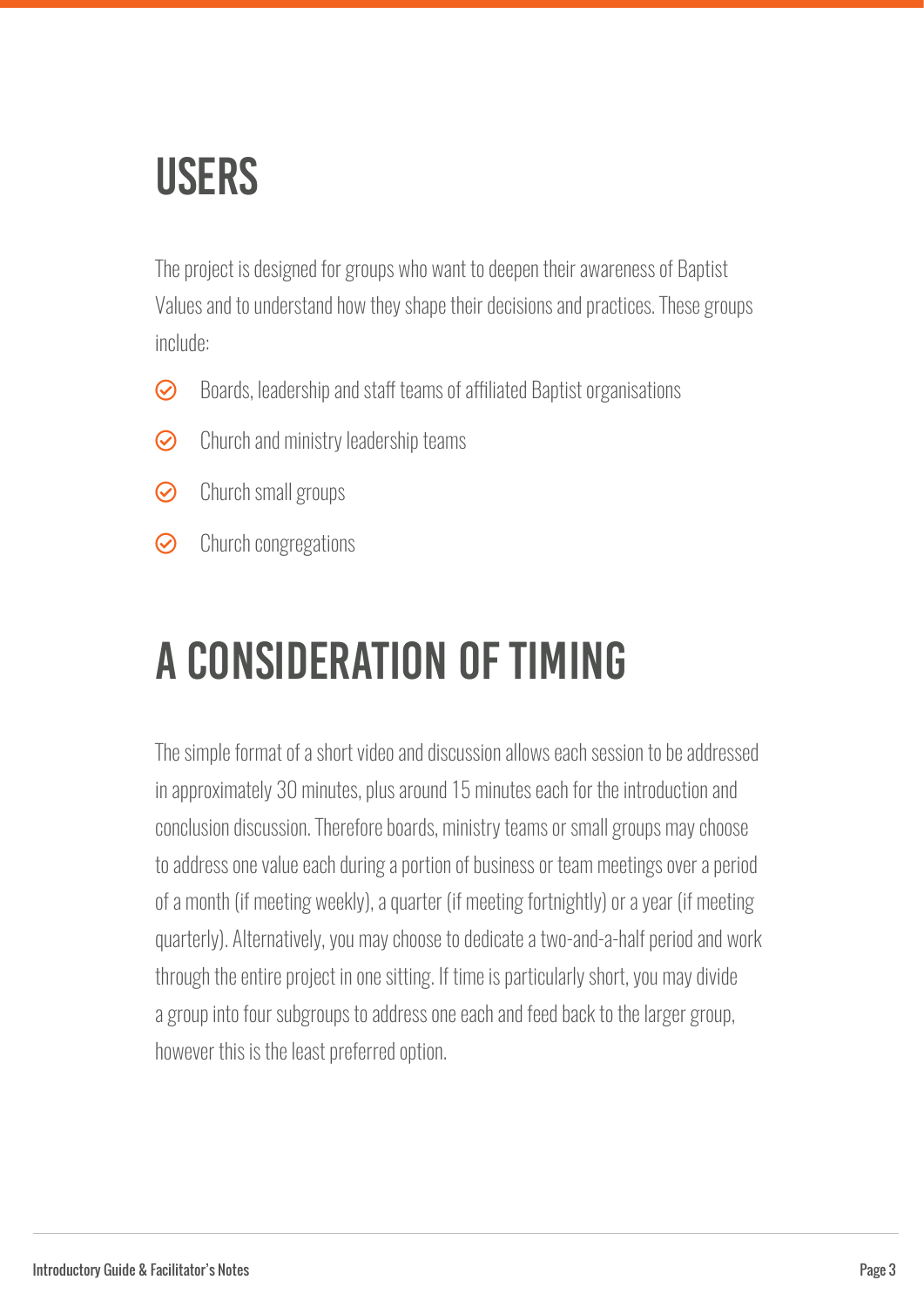### Program

When using the resource in a group setting, the following can be used as a guide.

- $\odot$  Introductory discussion to explore the background and understandings of group members.
- $\odot$  Session 1 'Jesus-centred' Video and discussion
- $\odot$  Session 2 'Community' Video and discussion
- $\odot$  Session 3 'Mission' Video and discussion
- $\odot$  Session 4 'Freedom' Video and discussion
- $\odot$  Discussion to conclude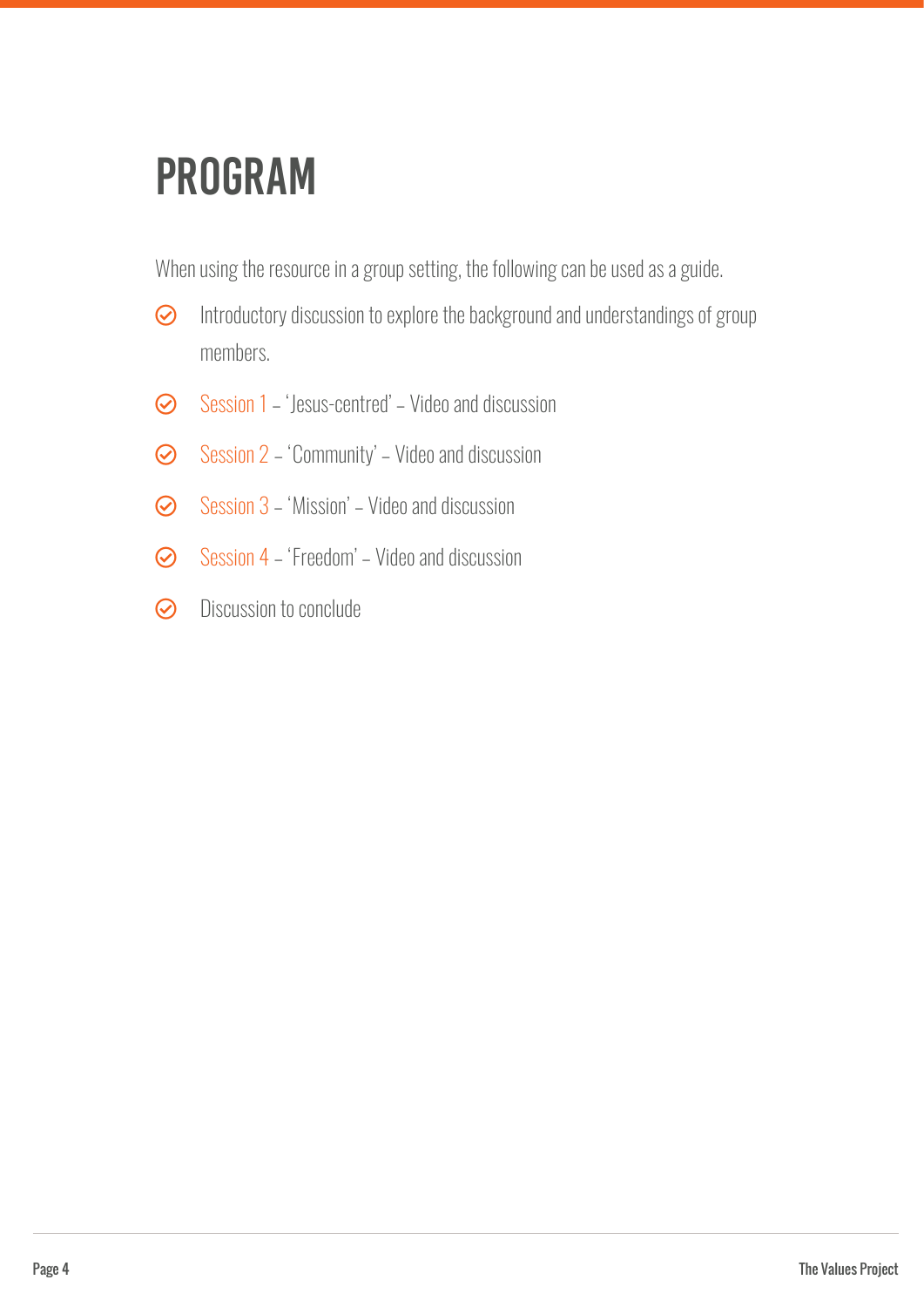## Description of resources

Videos – The four episodes range between 4 and 5 minutes. A brief introduction and conclusion are repeated in each clip to accommodate groups who may divide into subgroups and to support groups who have a long break between sessions. The episodes can be viewed online or downloaded.

Discussion Guide – The accompanying discussion guide provides a dot point summary and five discussion prompts for groups. This resource is provided in a number of formats to suit your needs:

- $\odot$  A PDF of the whole document (12 pages) for download and printing, or accessing via laptops, tablets or phones. This is ideal for groups doing all sessions in one sitting.
- $\odot$  A PDF for each session (2-3 pages), and another 2 pages for introduction and conclusion. This can be downloaded and printed or accessible on laptops, tablets or phones. This is designed for groups who do the sessions over a longer period of time, or for those who divide into subgroups.
- $\odot$  A PowerPoint presentation of the key ideas and discussion questions.

Script – For those who would like to follow along with the videos, or pre-read or re-read, the scripts are available for download. These are available as one full PDF document, or each session individually.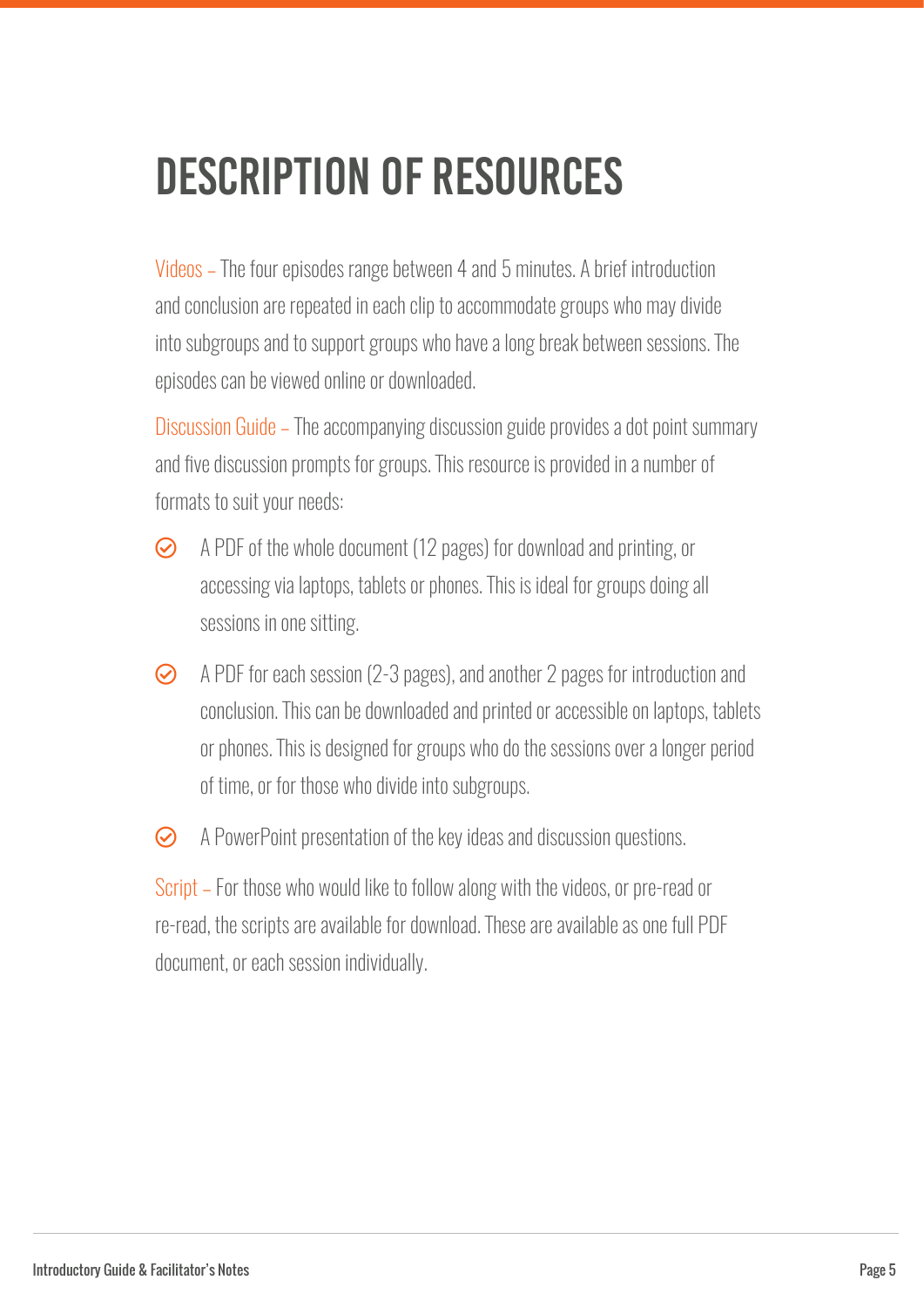### Group Facilitation

#### The following tips may assist in preparation:

- $\odot$  Introduce your rationale for participating in The Values Project
- $\odot$  Keep time boundaries
- $\odot$  Limit group size to eight participants
- $\odot$  Ensure there are enough discussion guides for each participant
- $\odot$  Download the videos and ensure the audio system is adequate

As facilitator, you play a critical role in managing the group in order to ensure participants can effectively engage with the ideas and each other. Before you begin, familiarise yourself with the material and consider specific current issues, decisions, challenges and tasks of your group.

While worded slightly differently, you'll notice that the discussion guide follows a consistent format for each session:

- $\odot$  The key ideas summarise the main points of the session. Ask a participant to read these to the group.
- $\odot$  The first question aims to gain people's initial responses, reactions and feelings to the material presented in the video.
- $\odot$  The second question focuses on the challenges of responding to the value in your current context.
- $\odot$  The third question invites people to consider the ways in which the value positions us well to respond positively within our context.
- $\odot$  The fourth question encourages participants to consider examples of how the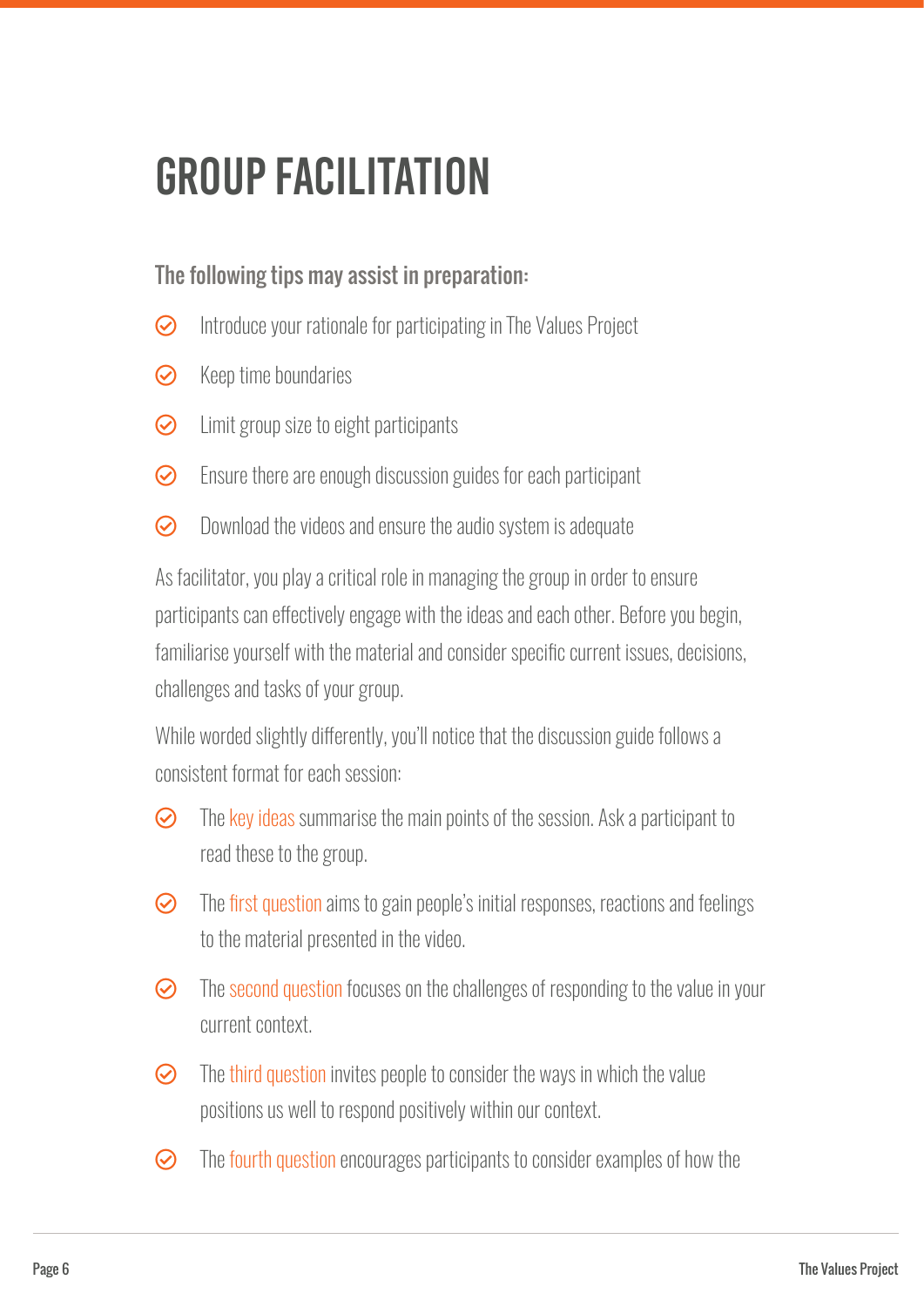value impacts and shapes your organisation or church's decisions and practices.

 $\odot$  The fifth question provides an opportunity for you to work with one specific, current issue that is particularly relevant for your group and discuss the relationship of the value to the issue. The more integrated and applied the discussion is to your current context, the more effective it will be. This conversation may lead to specific actions and outcomes.

### Variations for church settings

Pastors can use The Values Project during services, by playing the video as an introduction to a sermon on the topics. Sermon notes are provided on the website to assist you in this. You may encourage small groups to watch the video again and discuss the questions to reinforce the concepts.

### Variations for individuals

The Values Project can be useful as part of an induction and orientation program for new ministry team members, board members and church members. This is particularly helpful for members who join a group after the group has done the project together. This is best done with one other person, perhaps a mentor or leader, as it is the discussion that is most important in order to address the group's context.

### Variations for dispersed teams

Being an online resource, The Values Project is easily done online using Zoom or other forums. The facilitator can screenshare the video and use the accompanying PowerPoint to support the discussion.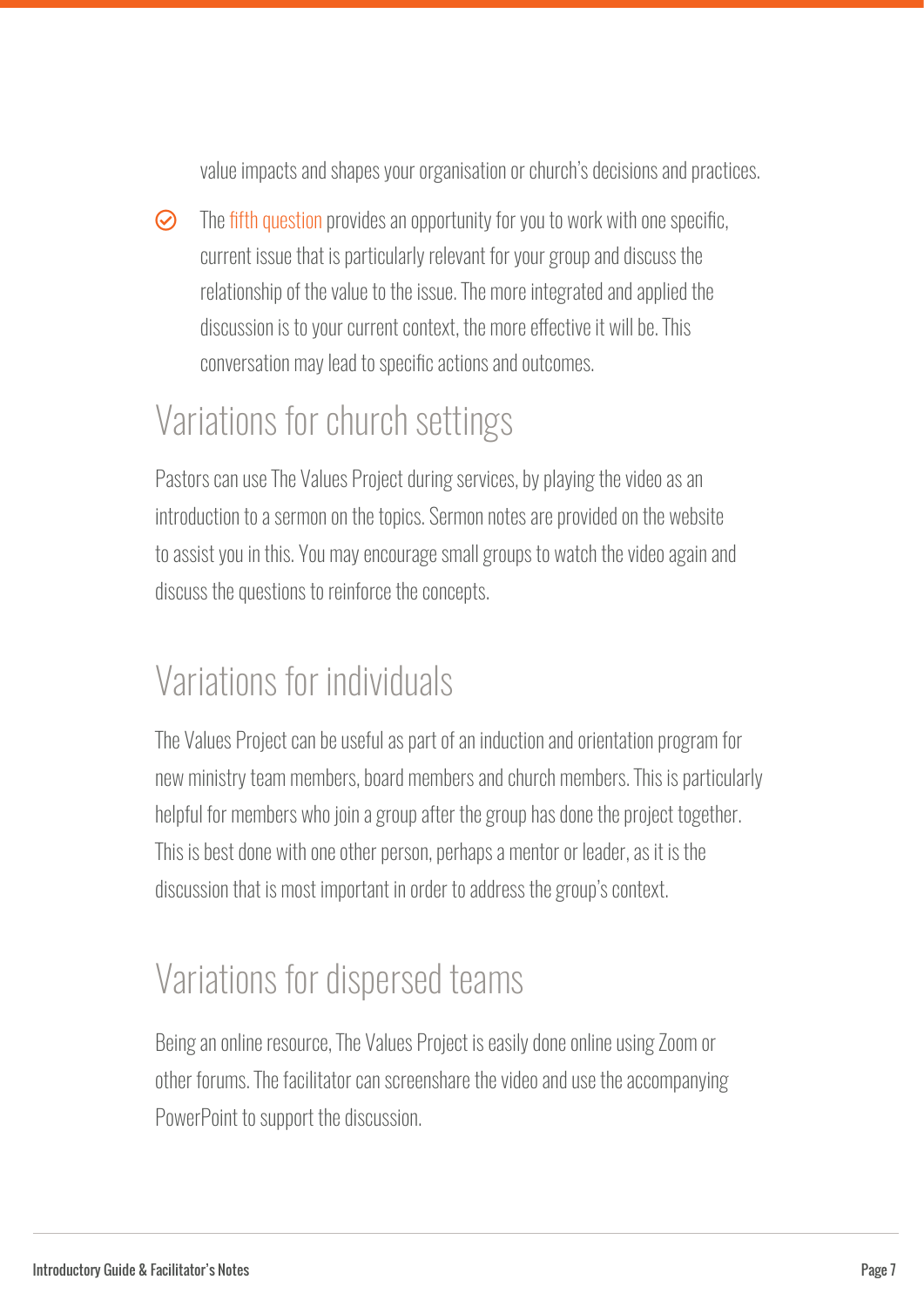### Further exploration

The following resources will help you deepen your understanding of the values described in The Values Project. They will provide valuable background information for the group discussions or sermon material. If you discover further helpful resources, please let us know so we can grow the resource list for others in our communities.

- $\odot$  Baptist history at a glance https://www.baptist.org.au/about-us/#where videos, downloads and synopsis of Baptist history in Australia
- M 400 Years, The History of the Baptist Church https://www.baptist.org.au/ wp-content/uploads/2019/09/400-Years-The-History-of-the-Baptist-Church. pdf – a PDF booklet, also available in print from Australian Baptist Ministries
- $\odot$  Baptist History Australia www.baptisthistory.org.au comprehensive information and resources.
- M From Woolloomoolloo to Eternity: A history of Australian Baptist A comprehensive, two-volume work by K. Manley, available from online bookshops.
- M From Five Barley Loaves https://www.globalinteraction.org.au/resources/ publications/five-barley-loaves - An account of Australian Baptist pioneering work in Global Mission.
- $\odot$  Three ways to learn from early Baptists about political theology https://erlc. com/resource-library/articles/3-ways-to-learn-from-early-baptists-aboutpolitical-theology – an article published by the Ethics and Religious Liberty Commission
- M Statements of belief https://www.baptist.org.au/about-us/#believe common theological statements which describe core beliefs.
- $\odot$  Baptists in Australia https://repository.divinity.edu.au/1340/1/Baptists\_in\_ Australia.pdf – a 100 page, free ebook authored by D Cronshaw and R Hughes.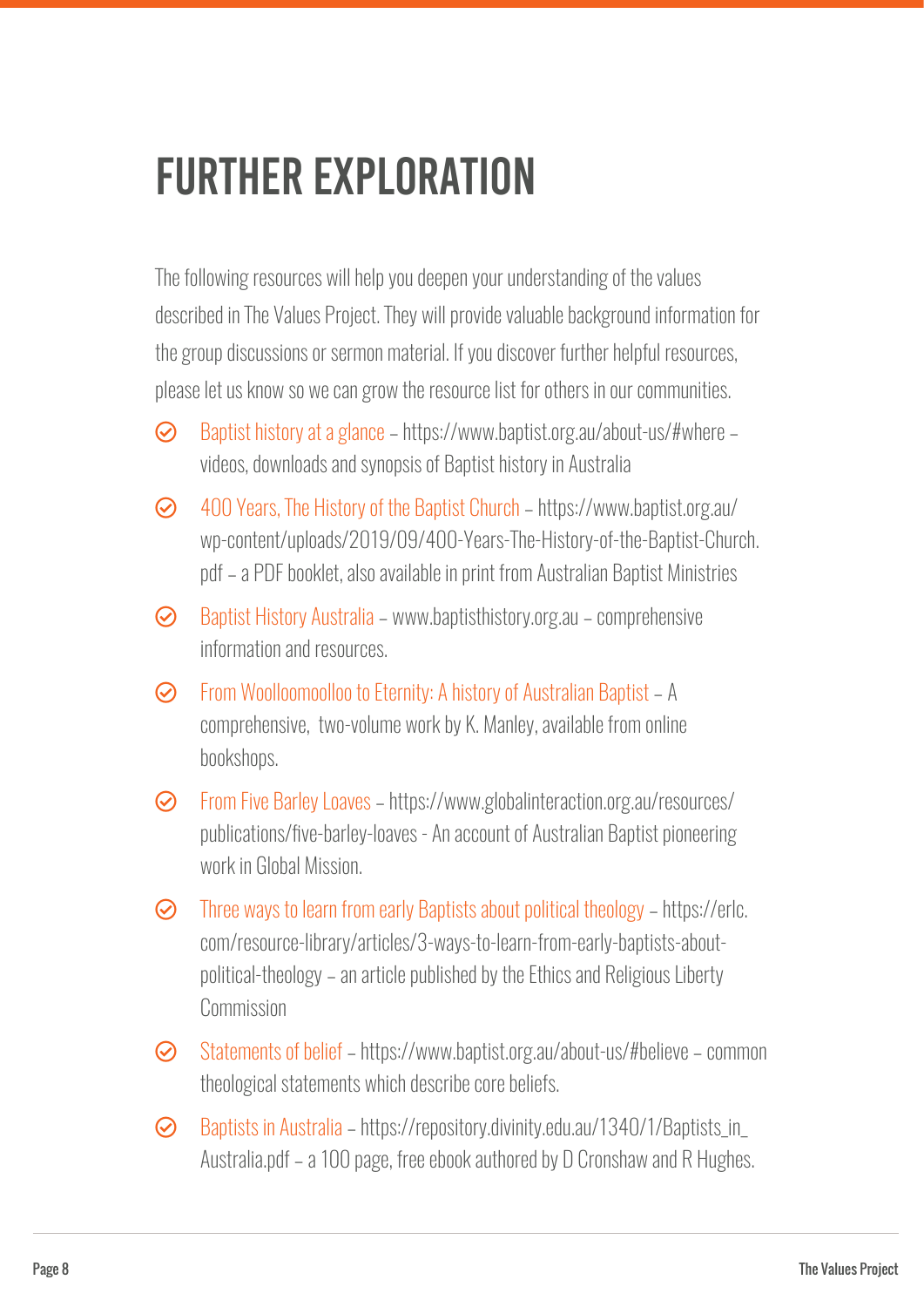## **FURTHER STUDY**

Four values were selected for The Values Project, however you may choose to extend the discussion to include others.

### Opportunities for further reading and study

The Values Project may also inspire some of your participants to dig deeper into Baptist Distinctives. Our theological colleges offer one-unit courses in Baptist Distinctives. To find out more visit:

- $\odot$  NSW/ACT 'Denominational Distinctives' www.morling.edu.au
- $\odot$  VIC/TAS 'Baptist Identity' www.whitley.edu.au
- M QLD 'Denominational Distinctives: Baptist' www.malyon.edu.au
- M WA 'Denominational Distinctives' www.vose.edu.au
- $\odot$  SA/NT www.sabaptist.asn.au (some sessions offered as part of pastoral training formation)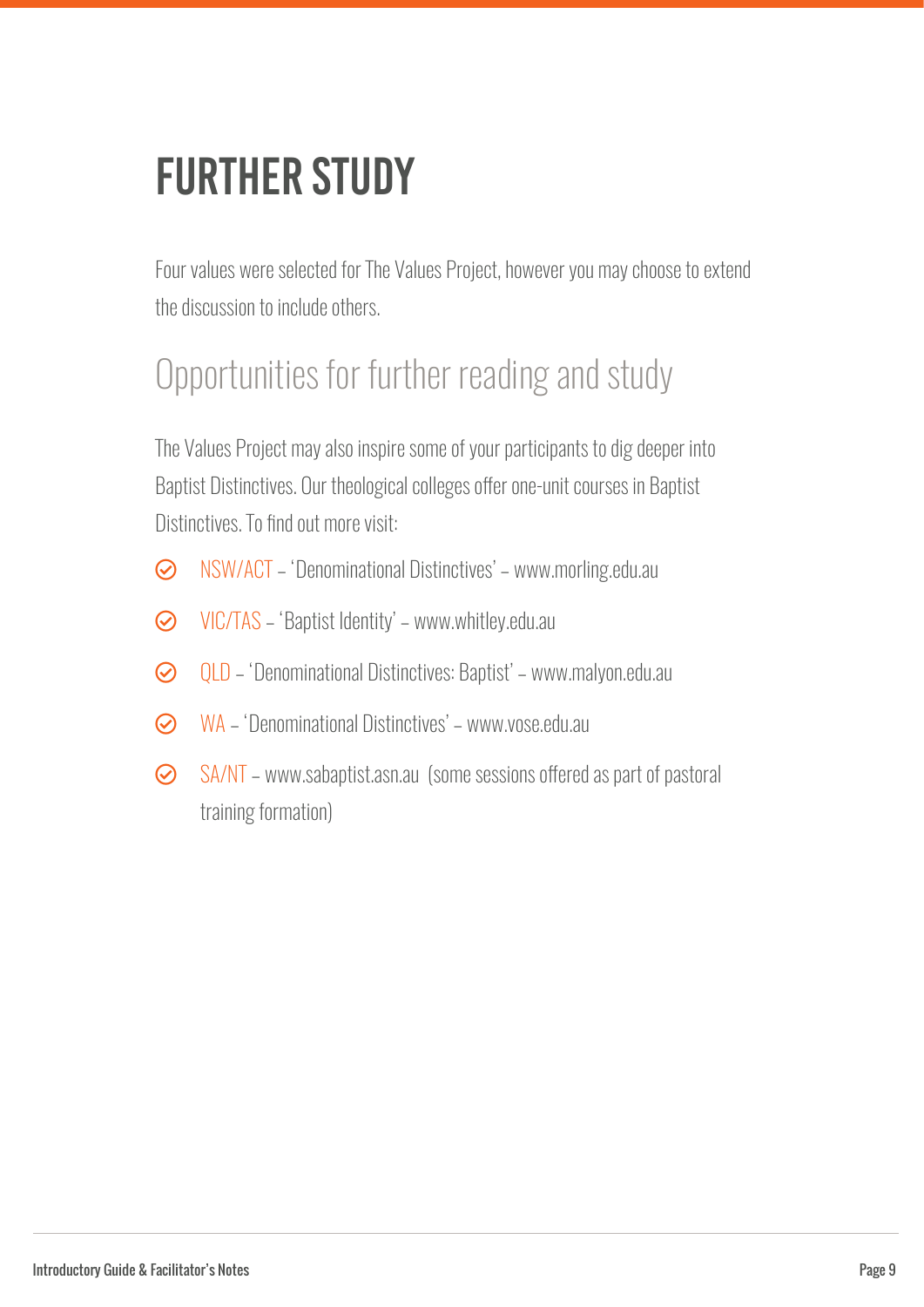## The Values Project Team

We are grateful for the contributions of the team who made the project possible:

- $\odot$  Leader Rev. Keith Jobberns
- **⊘** Sponsors -Baptist Insurance Services www.baptistinsurance.com.au Baptist Financial Services www.bfs.org.au Baplink (QLD) www.baplink.org.au
- **◆** Project manager Susan Campbell
- $\odot$  Script writer Rev. Dr Melinda Cousins
- M Presenters Rev. Nic Cassar, Sheree Chambers, Fiona Cole, Marbuen Diaz
- $\odot$  Video Tim Lynn, www.sbimedia.com.au
- $\odot$  Graphic & Web Design Sheree Chambers, www.brugel.com.au